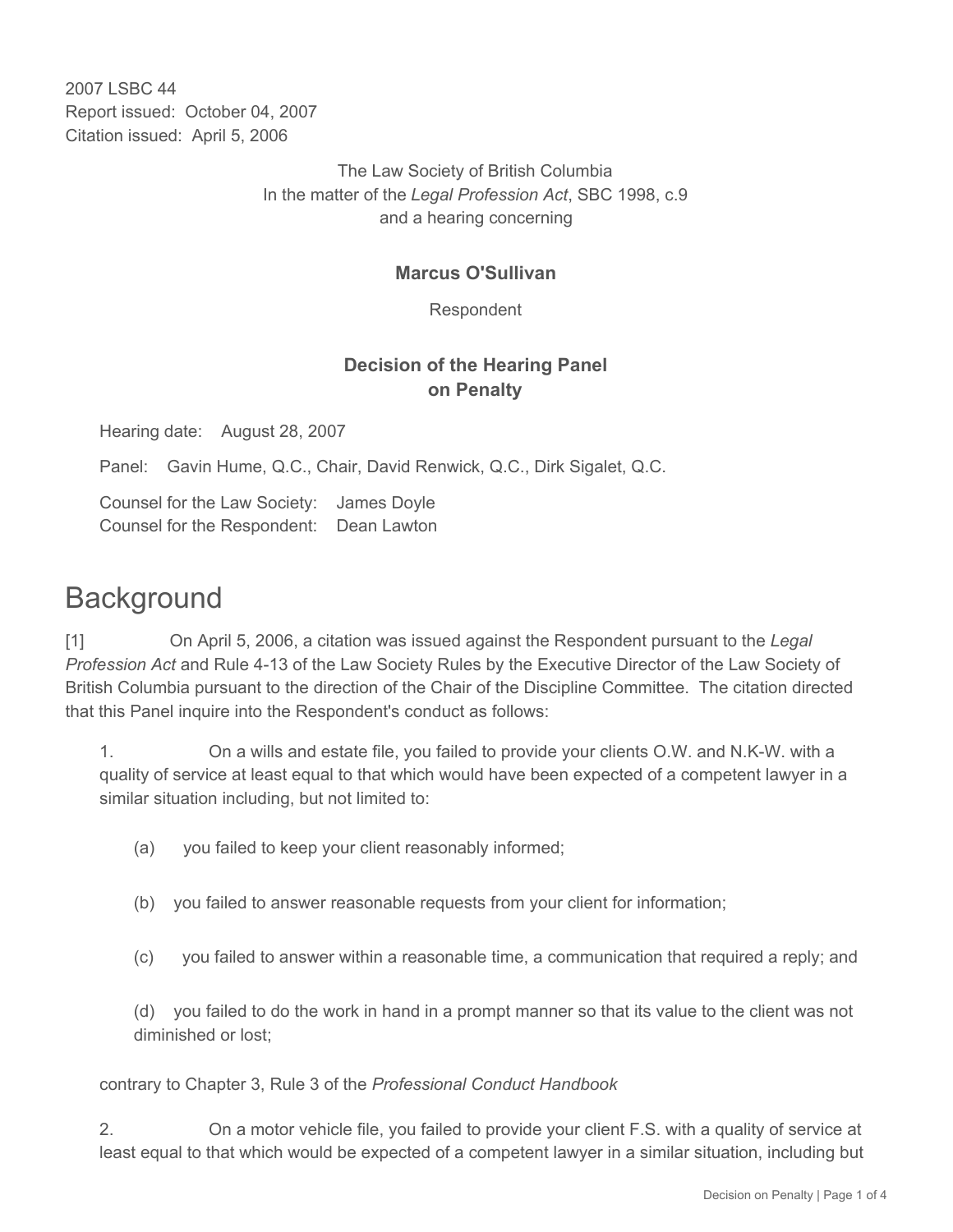not limited to:

(a) you failed to keep your client reasonably informed;

(b) you failed to answer reasonable requests from your client for information;

(c) you failed to answer within a reasonable time a communication that required a reply;

(d) you failed to do the work in hand in a prompt manner so that its value to the client was not diminished or lost; and

(e) you failed to disclose all relevant information to the client, and candidly advise the client about the position of a matter, whether such disclosure or advice might reveal neglect or error by you;

contrary to Chapter 3, Rule 3 of the *Professional Conduct Handbook*

3. On a wills and estate file, you failed to provide your client R.H. with a quality of service at least equal to that which would have be expected of a competent lawyer in a similar situation including, but not limited to:

(a) you failed to keep your client reasonably informed;

(b) you failed to answer reasonable requests from your client for information;

(c) you failed to answer within a reasonable time a communication that required a reply;

(d) you failed to do the work in hand in a prompt manner so that its value to the client was not diminished or lost;

contrary to Chapter 3, Rule 3 of the *Professional Conduct Handbook.*

[2] The Panel concluded, as a result of the hearing on facts and verdict, that the Respondent had engaged in professional misconduct with respect to the services he had provided to various clients. [ *Law Society of BC v. O'Sullivan*, 2007 LSBC 08]

[3] The issue before the Panel in this hearing was the penalty to be imposed as a result of our earlier finding and what costs, if any, should be awarded. At the conclusion of the hearing we informed counsel that we would impose the penalty described below and decline to make an order as to costs. These are our reasons for those decisions.

[4] We turn first to penalty. As both counsel advised us, the Respondent, under normal circumstances, would be facing a suspension, potential practice restrictions, a psychiatric examination with respect to his ability to practise and costs. [See *Law Society of BC v. Williamson*, 2005 LSBC 19 and *Law Society of BC v. Smiley*, 2006 LSBC 31] However, the factual circumstances surrounding the Respondent differ from the circumstances in *Williamson* and *Smiley*, *(supra)*. In particular, the Respondent has suffered difficult medical problems, including chronic heart disease and psychiatric issues. As a result, he retired from the practice of law on December 31, 2006, and advised us that he did not intend to return to the practice of law. We were also advised that a custodian was appointed for his practice on December 7, 2006, and the various aspects of his practice, including those that were the subject matter of the issues before the Panel in the penalty phase of this hearing, were in the process of being successfully wound-up.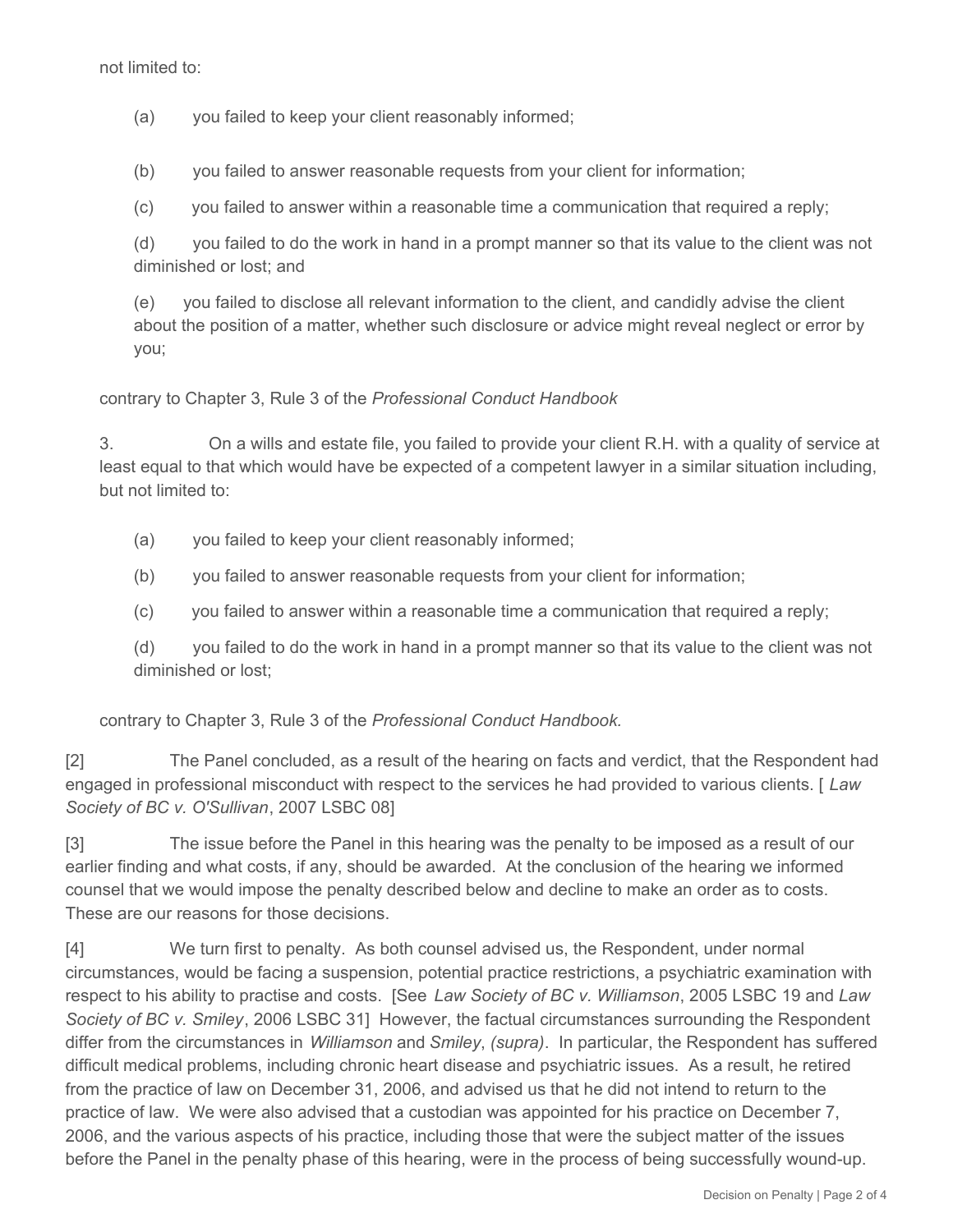[5] As a result, we agreed with the joint submission of counsel that the appropriate penalty would

(a) an order that the Respondent not reapply for membership until six months following the penalty decision;

(b) an order that the Respondent not apply for membership in any other Law Society without first advising the Law Society of British Columbia, in writing;

(c) an order that the Respondent not permit his name to appear on the letterhead of any lawyer of law firm without the Law Society's written consent;

(d) an order that the Respondent not work for any lawyer or law firm in British Columbia without the Law Society's written consent;

(e) with the exception noted in paragraph 6(g), below, an order that the Respondent will immediately resign from acting in any of the following roles:

- i. as a personal representative of a deceased person;
- ii. as a trustee of the estate of a deceased person;
- iii. as a decision maker or guardian under the *Adult Guardianship*

*Act*; or

iv. as a representative under the *Representation Agreement Act*.

(f) with the exception noted in paragraph 6(g), below, an order that the Respondent refrain from acting in any of the foregoing roles until such time as he may again become a member in good standing of the Law Society of British Columbia, or until the Supreme Court of British Columbia orders otherwise; and

(g) an order that the Respondent be allowed to act as executor under a Will executed by his stepfather, A.M., of [address], Calgary, Alberta.

[6] During the course of discussion with respect to this order, it was clarified that paragraph (d) made reference to the Respondent working in any capacity for any lawyer or law firm in British Columbia. In addition, we learned that the Respondent is named as a co-executor in the Will of his stepfather, who is still alive.

[7] We therefore made the order as set out above.

## **Costs**

[8] The next issue that we were required to deal with was the question of what costs, if any, should be awarded against the Respondent.

[9] Counsel for the Law Society provided us with an outline of the costs that the Law Society was seeking. In our view, the costs sought are reasonable, given the nature of the hearing and the work done by counsel. However, under Rule 5-9 we have a discretion as to whether or not we would make an order for some, or all of the costs, despite their reasonableness.

be: